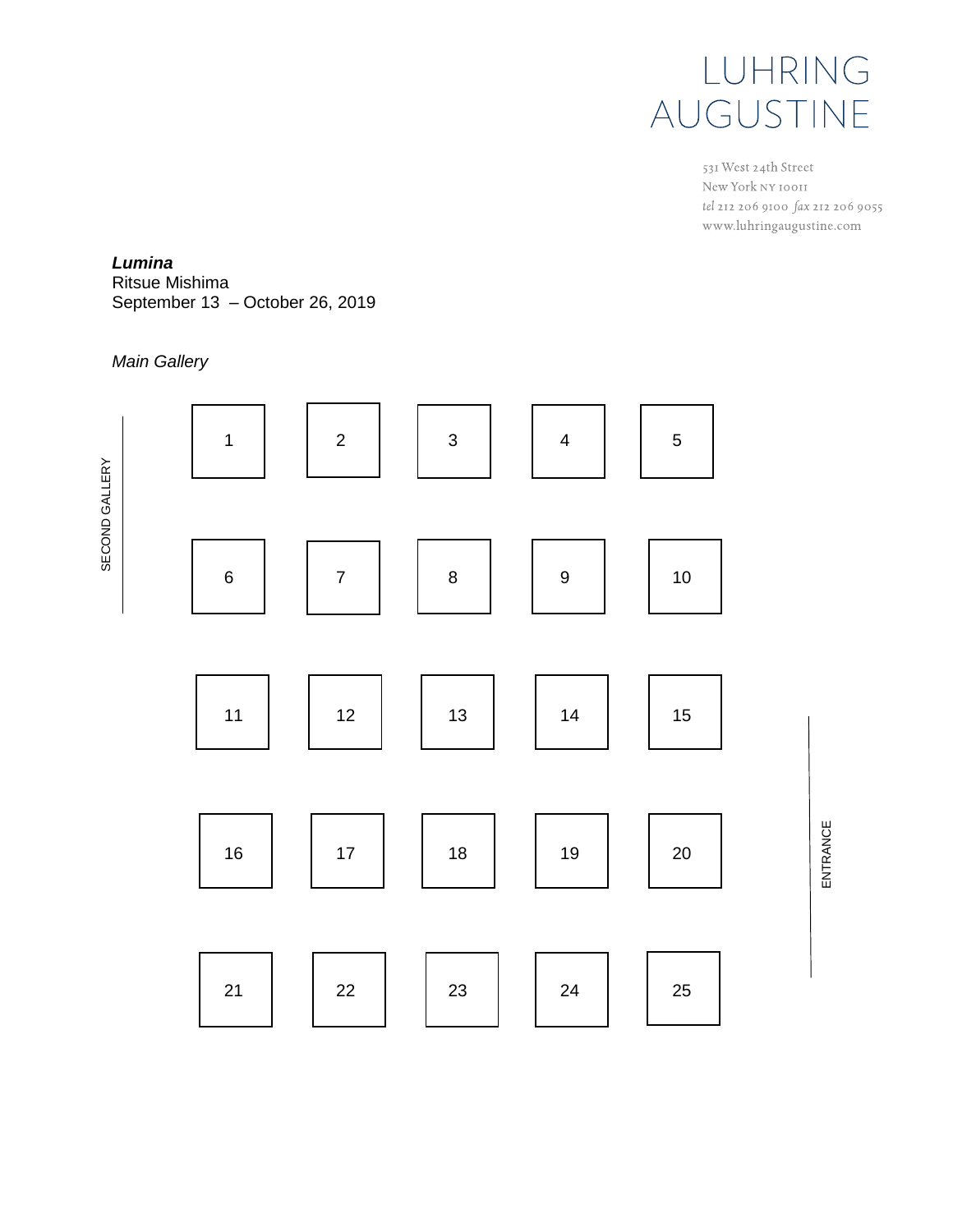531 West 24th Street New York NY 10011 tel 212 206 9100 fax 212 206 9055 www.luhringaugustine.com

### *Main Gallery*



**1. Ritsue Mishima** *PIETRA LUNGA*, 2019 Blown glass 16 x 13 x 13 inches 40.5 x 33 x 33 cm



*MILLELUCI*, 2019 Blown glass 11 1/4 x 10 5/8 x 10 5/8 inches 28.5 x 27 x 27 cm



*SHASTA*, 2018 Blown glass 16 1/2 x 14 1/8 x 14 1/8 inches 42 x 36 x 36 cm



*FIORE DI MARE*, 2019 Blown glass 16 x 13 x 13 inches 40.5 x 33 x 33 cm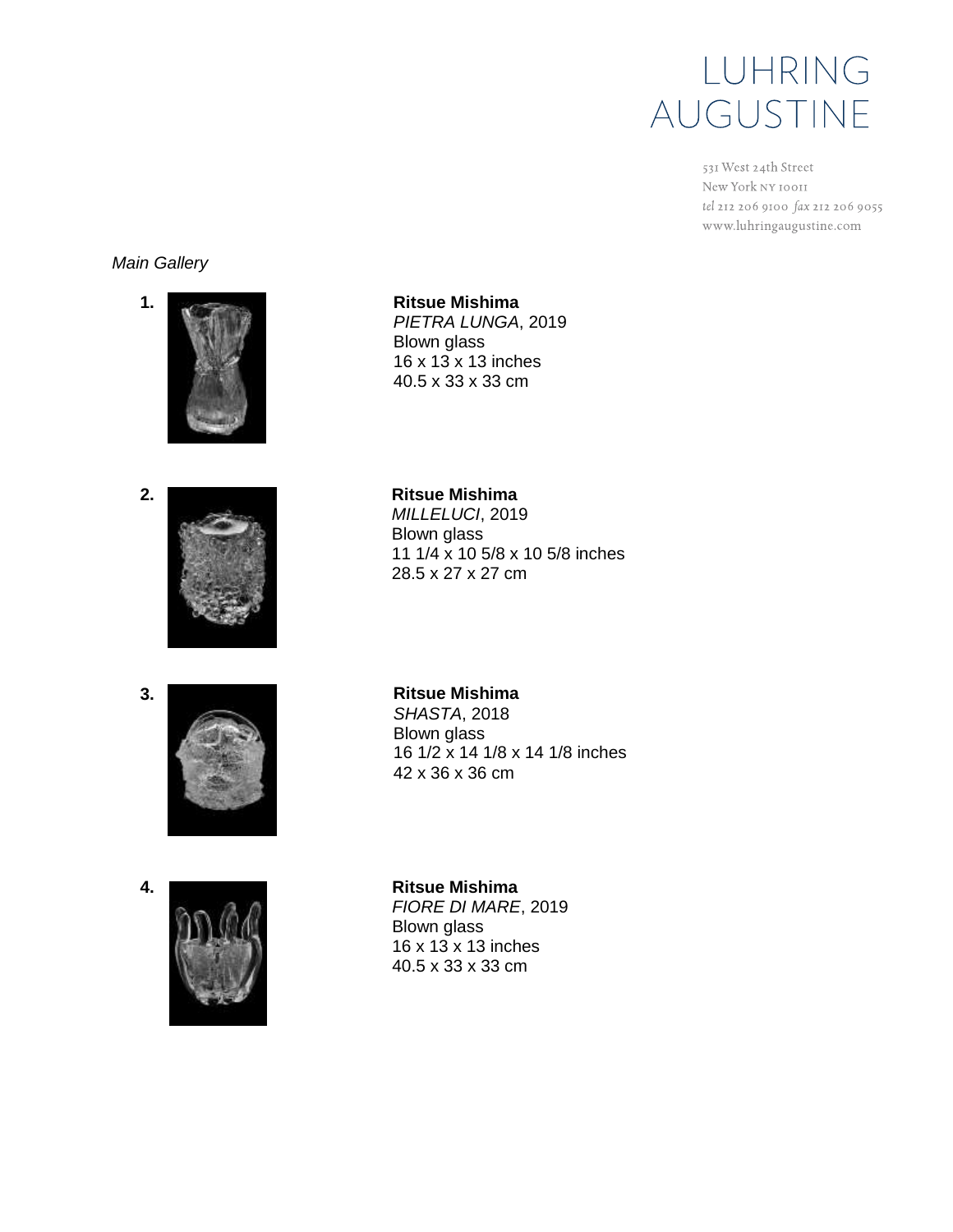531 West 24th Street New York NY 10011 tel 212 206 9100 fax 212 206 9055 www.luhringaugustine.com









### **Ritsue Mishima**

*JOMON*, 2019 Blown glass 19 1/4 x 12 5/8 x 12 5/8 inches 49 x 32 x 32 cm

**Ritsue Mishima** *FLOW EAST*, 2019 Blown glass 21 7/8 x 10 7/8 x 10 7/8 inches 55.5 x 27.5 x 27.5 cm

### **Ritsue Mishima**

*DRYADE*, 2019 Blown glass 28 x 10 1/4 x 10 1/4 inches 71 x 26 x 26 cm

**Ritsue Mishima** *DOGU*, 2019 Blown glass 16 x 13 x 13 inches 40.5 x 33 x 33 cm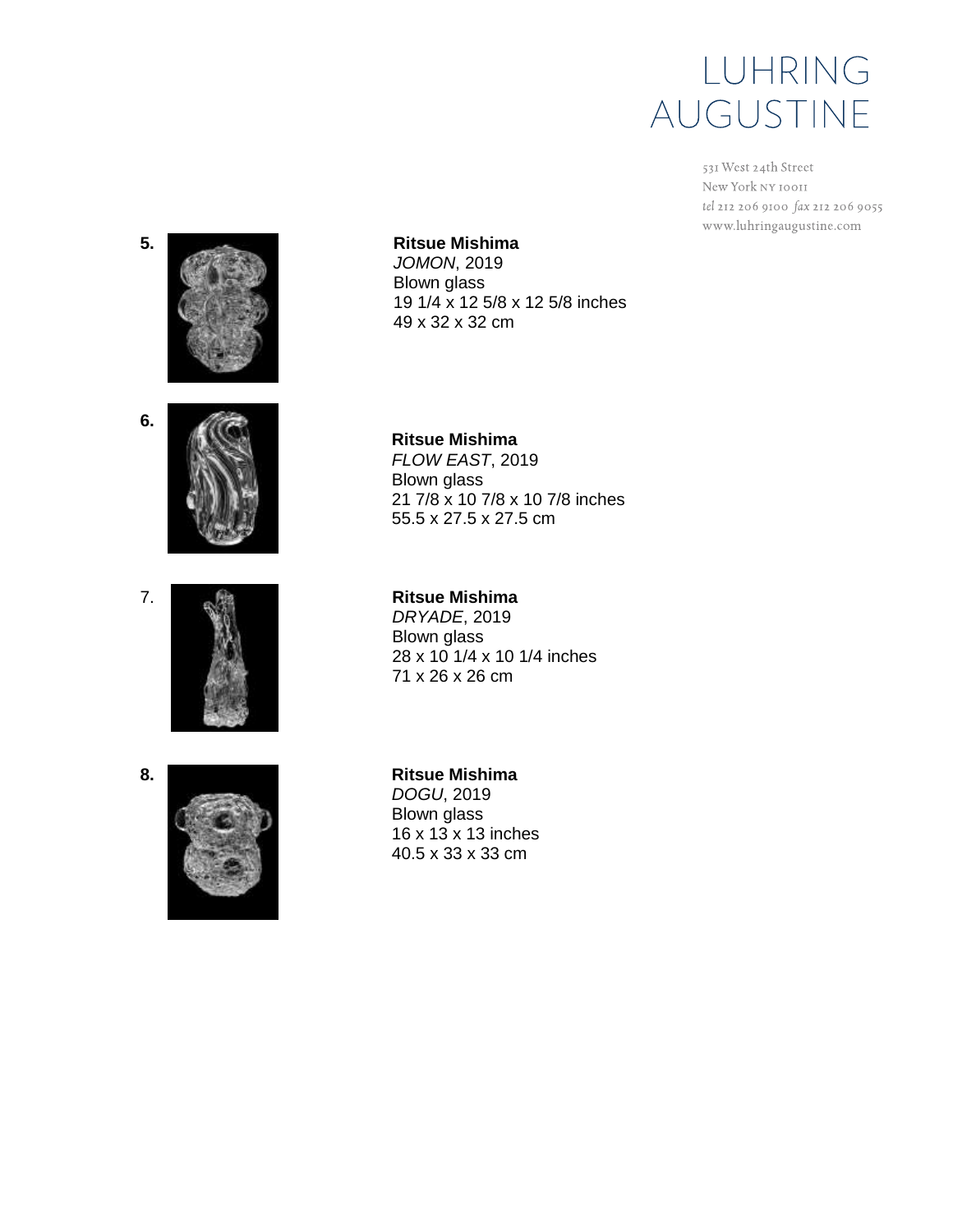531 West 24th Street New York NY 10011 tel 212 206 9100 fax 212 206 9055 www.luhringaugustine.com







**Ritsue Mishima** *ASCENSIONE*, 2018 Blown glass 22 1/4 x 14 x 14 inches 56.5 x 35.5 x 35.5 cm

**Ritsue Mishima** *LUCE FOSSILE*, 2019 Blown glass 10 5/8 x 7 5/8 x 7 5/8 inches 27 x 19.5 x 19.5 cm

**Ritsue Mishima** *MEDUSA*, 2019 Blown glass 14 1/8 x 15 3/4 x 15 3/4 inches 36 x 40 x 40 cm



## **Ritsue Mishima**

*SPIN*, 2019 Blown glass 20 1/8 x 16 1/8 x 16 1/8 inches 51 x 41 x 41 cm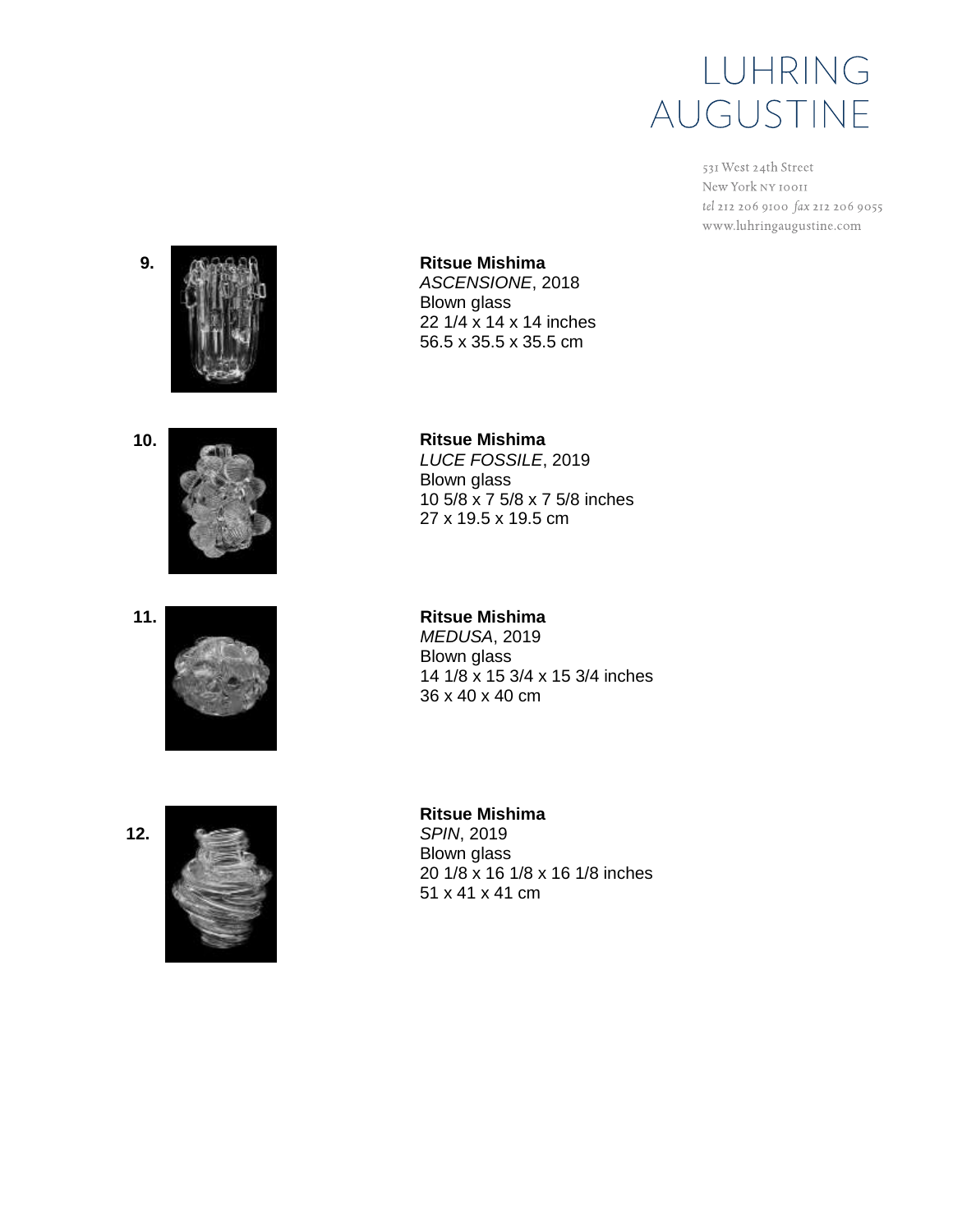531 West 24th Street New York NY 10011 tel 212 206 9100 fax 212 206 9055 www.luhringaugustine.com



**Ritsue Mishima** *TRIONFO*, 2018 Blown glass 21 x 15 1/8 x 15 1/8 inches 53.3 x 38.5 x 38.5 cm

**Ritsue Mishima** *SEMI*, 2019





**15.**



Blown glass 5 1/8 x 5 1/2 x 5 7/8 inches (each) 13 x 14 x 15 cm

**Ritsue Mishima** *FRUTTO DI FUOCO*, 2019 Blown glass 15 1/8 x 16 3/4 x 16 3/4 inches 38.5 x 42.5 x 42.5 cm



**Ritsue Mishima** *WATER CROWN*, 2019 Blown glass 18 1/2 x 14 1/8 x 14 1/8 inches 47 x 36 x 36 cm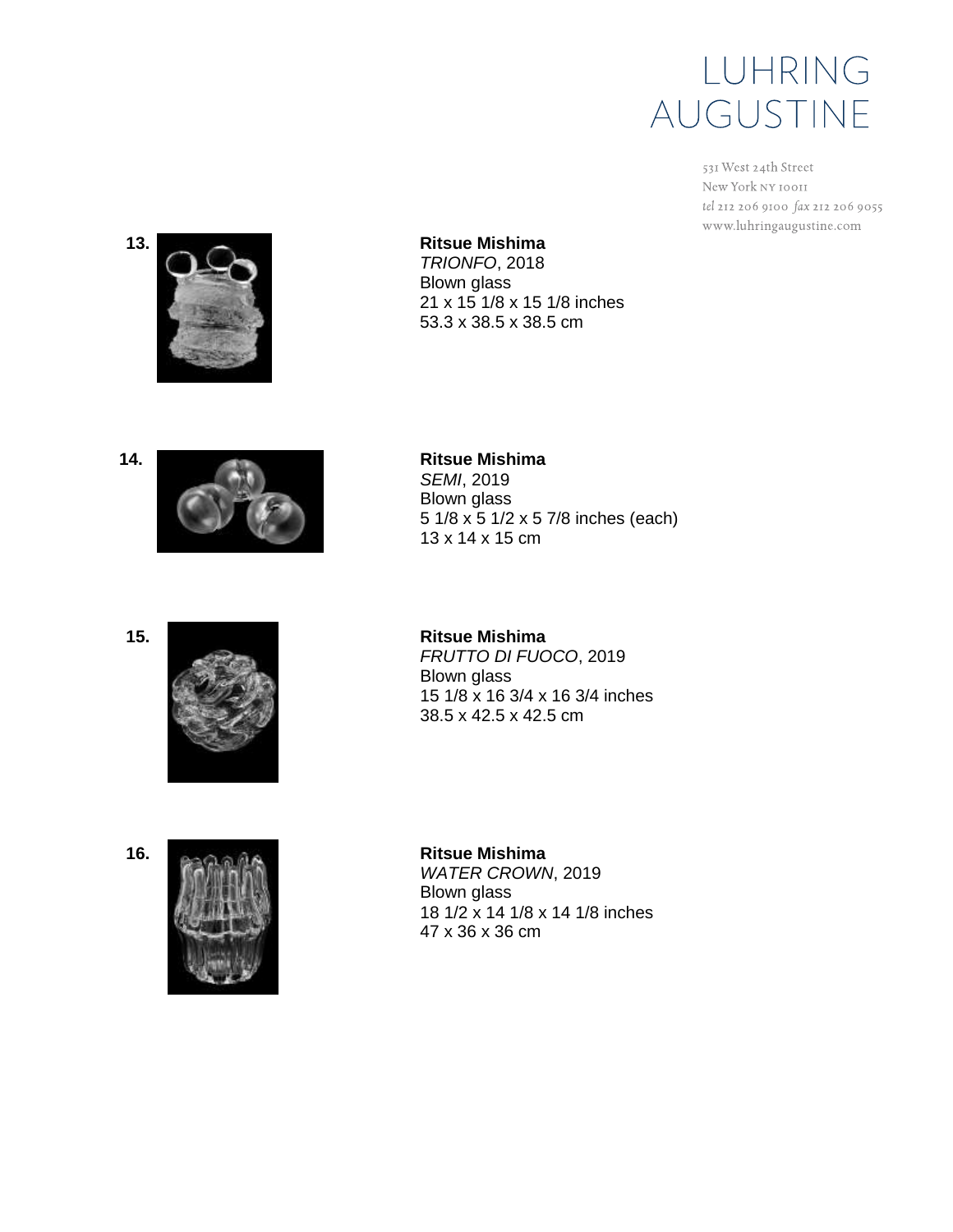531 West 24th Street New York NY 10011 tel 212 206 9100 fax 212 206 9055 www.luhringaugustine.com

**17.**



### **Ritsue Mishima**

*PAGODA*, 2019 Blown glass 7 5/8 x 4 5/8 x 4 5/8 inches 19.5 x 11.8 x 11.8 cm

**18.**



**Ritsue Mishima** *LUMI*, 2018 Blown glass 15 1/2 x 12 1/4 x 12 1/4 inches 39.3 x 31 x 31 cm

**19.**



**20.**



**Ritsue Mishima** *WATER ABSTRACT*, 2019 Blown glass 22 1/2 x 11 5/8 x 11 5/8 inches 57 x 29.5 x 29.5 cm

**Ritsue Mishima** *INCONSCIO*, 2019 Blown glass 17 1/2 x 16 1/2 x 11 7/8 inches 44.5 x 42 x 30.2 cm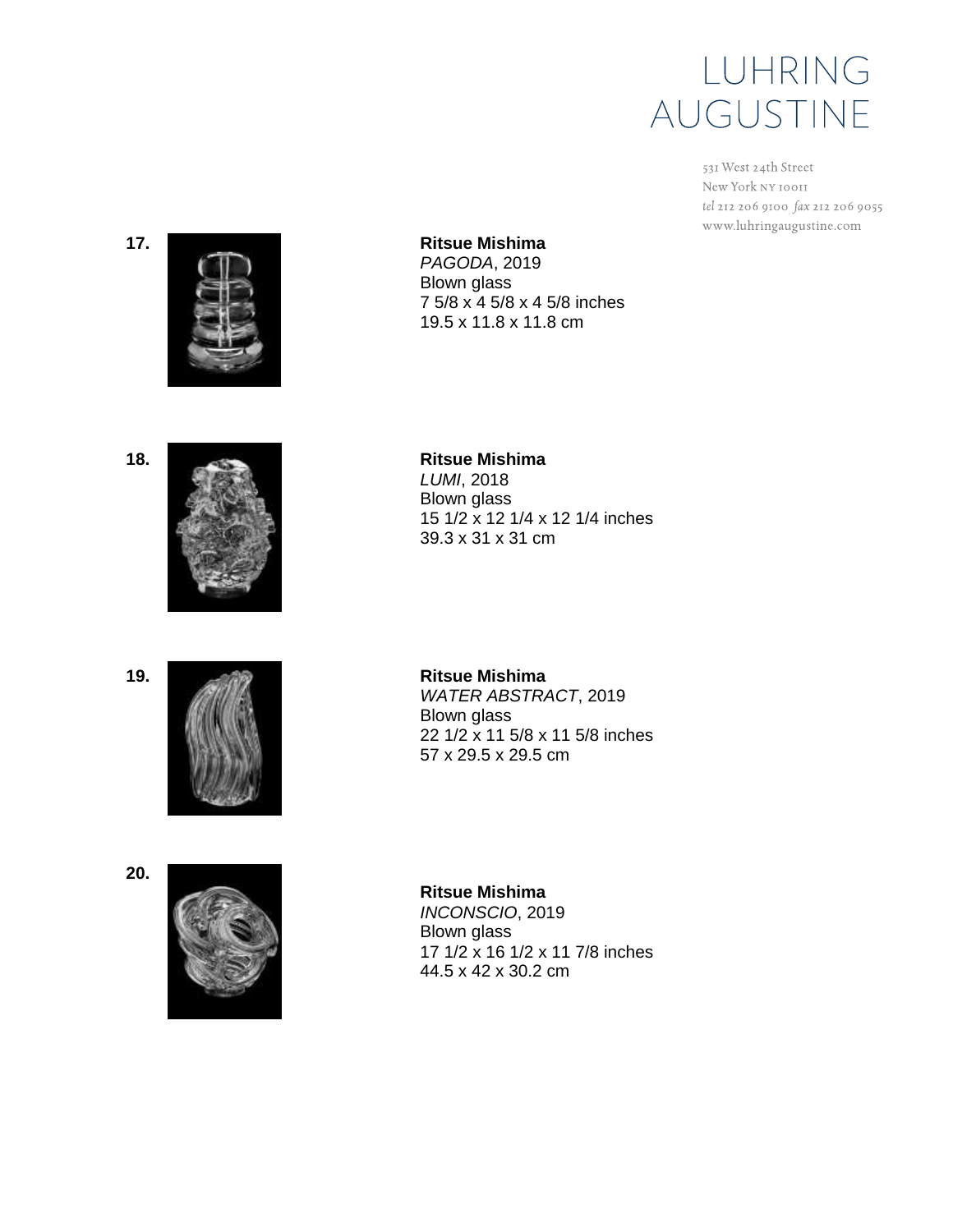531 West 24th Street New York NY 10011 tel 212 206 9100 fax 212 206 9055 www.luhringaugustine.com

#### **21.**



**Ritsue Mishima** *CRYSTAL STAR*, 2018 Blown glass 9 7/8 x 11 3/8 x 11 3/8 inches 25 x 29 x 29 cm





**Ritsue Mishima** *CRYSTAL NEST*, 2018 Blown glass 15 1/8 x 13 1/4 x 13 1/4 inches 38.5 x 33.5 x 33.5 cm

**23.**



**Ritsue Mishima** *SKYLIGHT*, 2019 Blown glass 20 7/8 x 15 3/8 x 15 3/8 inches 53 x 39 x 39 cm



**24. Ritsue Mishima** *LUMINANCE*, 2019 Blown glass 14 3/8 x 17 7/8 x 17 7/8 inches 36.5 x 45.5 x 45.5 cm